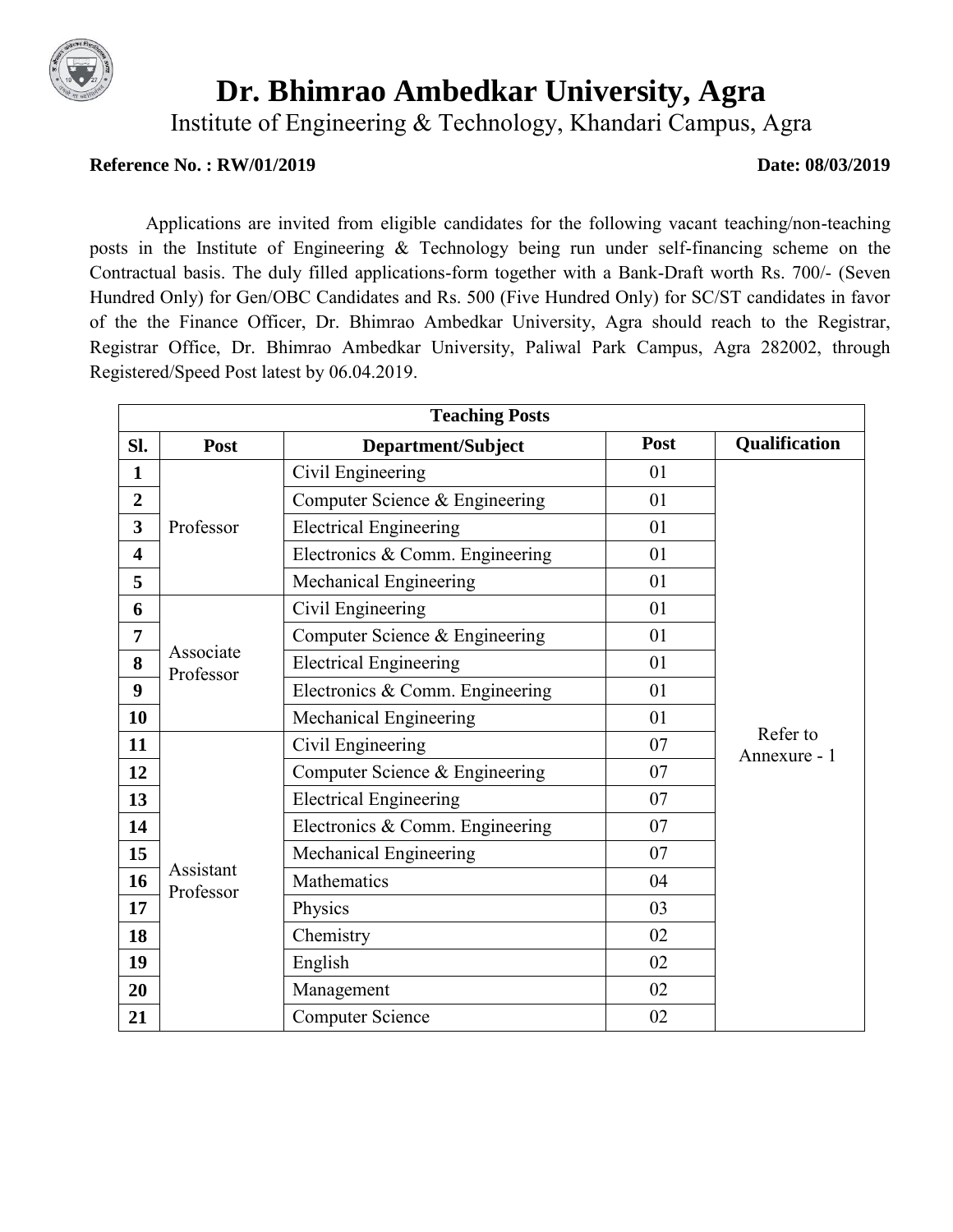

|     | <b>Non-Teaching Posts</b>     |      |                          |  |  |  |  |
|-----|-------------------------------|------|--------------------------|--|--|--|--|
| Sl. | <b>Name of Post</b>           | Post | Qualification            |  |  |  |  |
| 1.  | Training & Placement Officer  | 01   |                          |  |  |  |  |
| 2.  | <b>Administrative Officer</b> | 01   |                          |  |  |  |  |
| 3.  | Security Incharge             | 01   |                          |  |  |  |  |
| 4.  | Stenographer                  | 01   |                          |  |  |  |  |
| 5.  | <b>Computer Operator</b>      | 02   |                          |  |  |  |  |
| 6.  | Lab Assistant (CE Lab)        | 02   |                          |  |  |  |  |
| 7.  | Lab Assistant (CSE Lab)       | 02   |                          |  |  |  |  |
| 8.  | Lab Assistant (ME Lab)        | 03   |                          |  |  |  |  |
| 9.  | Lab Assistant (EE Lab)        | 02   |                          |  |  |  |  |
| 10. | Lab Assistant (ECE Lab)       | 02   | Refer to<br>Annexure - 2 |  |  |  |  |
| 11. | Lab Assistant (Physics Lab)   | 01   |                          |  |  |  |  |
| 12. | Lab Assistant (Chemistry Lab) | 01   |                          |  |  |  |  |
| 13. | Electrician                   | 01   |                          |  |  |  |  |
| 14. | Gardener                      | 02   |                          |  |  |  |  |
| 15. | Plumber                       | 01   |                          |  |  |  |  |
| 16. | Carpenter                     | 01   |                          |  |  |  |  |
| 17. | Lab Boy                       | 06   |                          |  |  |  |  |
| 18. | Peon                          | 03   |                          |  |  |  |  |
| 19. | Sweeper                       | 06   |                          |  |  |  |  |

#### **1. Eligibility/Qualifications :** As per UGC/AICTE Norms

- **2. Reservation :** Shall be as per UP State Govt. norms
- **3. Salary :** As per University norms
- **4.** The University reserves the right to fill/not fill to any of the above post(s).
- **5.** The appointee's service shall be governed under Self Financing Courses runs in the University
- **6.** No TA/DA shall be admissible to attend the interview and written test.
- **7.** The numbers of post may be increase or decrease, University reserves all the rights to fill or not fill the above mentioned post(s).
- **8.** Application form is available on University website www.dbrau.org.in
- **9.** Retired persons below 65 years may also apply. (For Teaching posts only)
- **10.** Reporting Time for Interview 30 minutes before schedule time.
- **11.** For non-teaching posts, there shall be a written test and qualified candidated shall be called for interview.

**(Registrar)**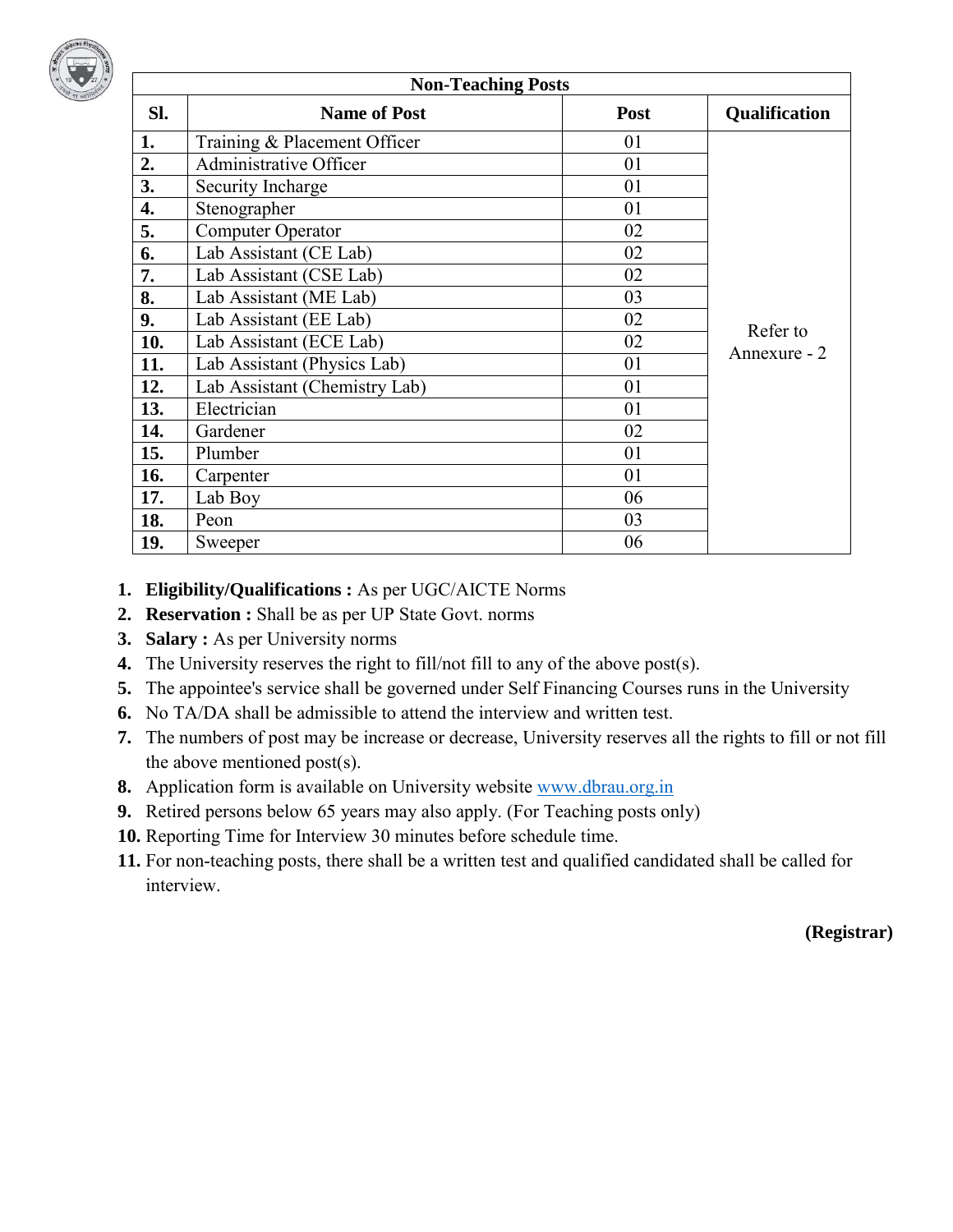

#### **FACULTY NORMS - PRESCRIBED BY AICTE**

### **BE./B.Tech.**

Faculty required 1:15 (Teacher: student ratio)

# Cadre ratio 1:2:6 (Professor: Associate Professor : Assistant Professor)

| Programme                     | Cadre                  | Qualification                                                                                                                                                                                                                    | Experience                                                                                                                                                                                                                                                                                                                                                                                                                                                                                                                                                                                                                                                                                                                                                                                                                                                                                                           |
|-------------------------------|------------------------|----------------------------------------------------------------------------------------------------------------------------------------------------------------------------------------------------------------------------------|----------------------------------------------------------------------------------------------------------------------------------------------------------------------------------------------------------------------------------------------------------------------------------------------------------------------------------------------------------------------------------------------------------------------------------------------------------------------------------------------------------------------------------------------------------------------------------------------------------------------------------------------------------------------------------------------------------------------------------------------------------------------------------------------------------------------------------------------------------------------------------------------------------------------|
| Engineering $&$<br>Technology | Assistant<br>Professor | BE/B.Tech & ME/M.Tech<br>in relevant branch with 1st<br>class or equivalent either in<br>BE/B.Tech or ME/<br>M.Tech.                                                                                                             |                                                                                                                                                                                                                                                                                                                                                                                                                                                                                                                                                                                                                                                                                                                                                                                                                                                                                                                      |
|                               | Associate<br>Professor | Qualifications as above<br>that is for the post of<br>Assistant Professor, as<br>applicable and PhD or<br>equivalent, in appropriate<br>discipline. Post PhD<br>publications and guiding<br>PhD students is highly<br>desirable. | Minimum of 5 years experience in teaching /<br>research /industry of which 2 years post PhD<br>experience is desirable.<br>of<br>Architecture,<br>In<br>case<br>Professional Practice of 5 years as<br>Council of<br>certified<br>by<br>the<br>Architecture<br>shall<br>also<br>be<br>considered valid.                                                                                                                                                                                                                                                                                                                                                                                                                                                                                                                                                                                                              |
|                               | Professor              | Qualifications as above<br>that is for the post of<br>Associate Professor,<br>applicable.<br>Post PhD publications and<br>guiding PhD students is<br>highly desirable.                                                           | Minimum of 10 years teaching/research<br>industrial experience of which at least 5<br>years should be at the level of Associate<br>professor. or Minimum of 13 years<br>experience in teaching and / or Research and<br>or Industry.<br>of research<br>experience,<br>case<br>In.<br>good academic record and books/ research<br>paper publications /IPR/ patents record shall<br>be required as deemed fit by the expert<br>members of the selection committee.<br>If the experience in industry is considered,<br>the same shall be at<br>managerial<br>level<br>equivalent<br>to<br>Associate<br>Professor<br>with active<br>participation record in devising/ designing,<br>planning, executing, analyzing, quality<br>control, innovating,<br>training, technical<br>books/ research paper publications / IPR/<br>patents, etc., as deemed fit by the expert<br>members<br>Selection<br>of<br>the<br>committee. |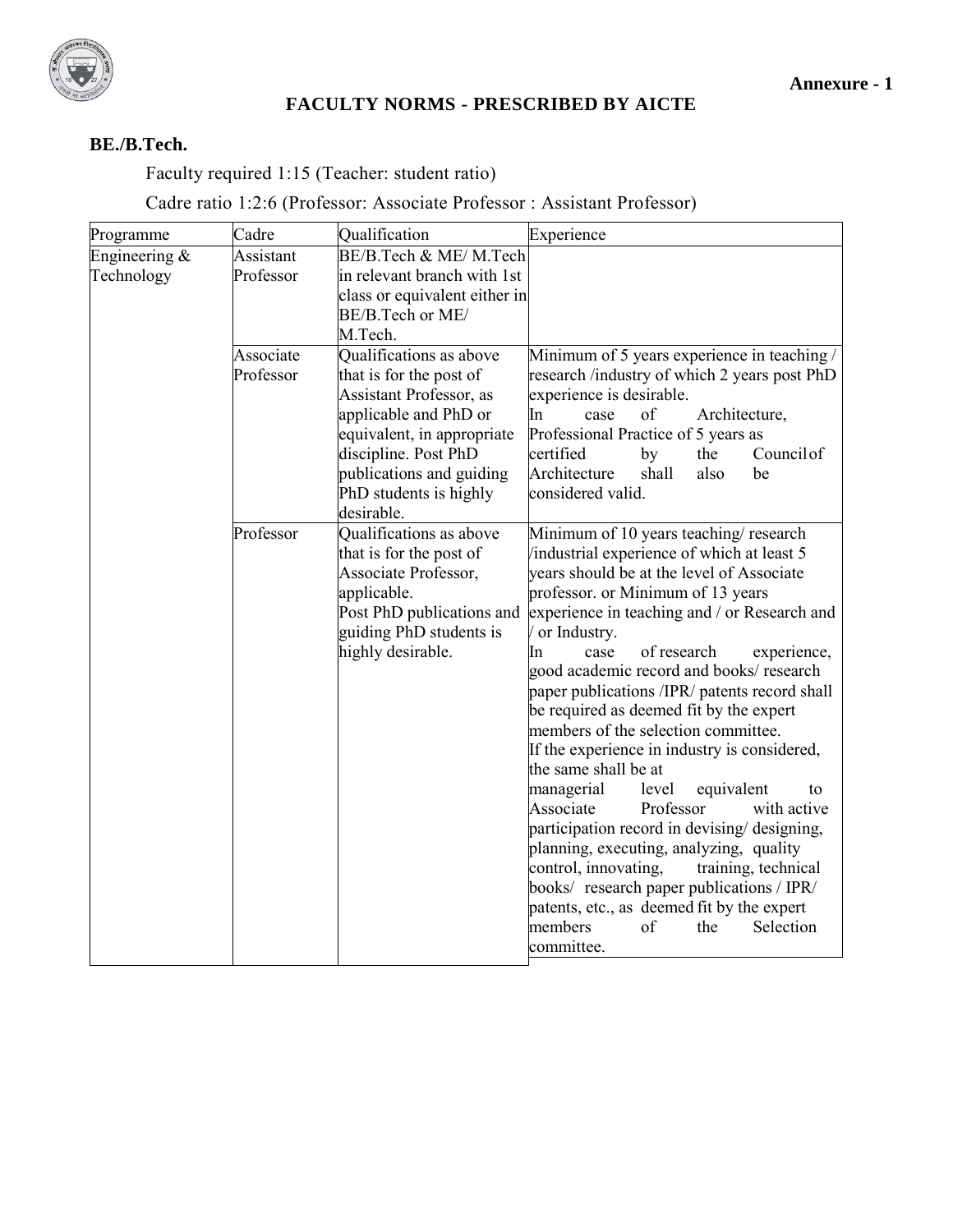

# **Non-Teaching Posts Norms**

#### **1. Placement Officer**

- Full time B.E./B. Tech in Engineering/Technology from reputed Institution/University.
- Possessing MBA-HR from reputed Institution is an added value
- Minimum 2 year of proven experience in the relevant field/similar academic institutions and preference will be given to candidates profiecient in liaisonis with various industries for placement.

#### **Required Qualities**

Placement Officer should possess

- Excellent communication skills (oral & written) and Interpersonal skills.
- Ability to create and build reciprocal relatins with plastics and allied industries, Manufacturing Industries, PSUs, MNCs and other organizations.
- Ability to work and keep calm under pressure.
- Ability to facilitate Industry/Institute Interaction
- Positive attitude, proactive and optimistic nature.

#### **Job Profile and Responsibilities**

- To look after day to day activities of placement.
- To have liaison with Industries, Government and Non-Government Organization.
- To arrange for skill development training such as soft skills, communication, interview skill, inter personal skill etc.,
- To prepare the students for competitive examinations such as TOEFL, GRE, GATE, CAT, etc.
- To create data base on Alumni and their present position
- To arrange for expert lectures by industry professional.
- To collect feedback from industries coming for placement
- To arrange workshop for entrepreneurship development.
- To develop Management Information System (MIS) on placement of passed out students and to create data base of recruiting industries and organization.
- Any other duties assigned by centre in- charge relevant to student.

#### **2. Administrative Officer**

- Good academic record plus Masters' degree (i.e. MBA) with at least 55% of marks or its equivalent grade.
- Minimum 3 years' experience in the supervisory or equivalent cadre in a government department/University/Educational or research Institution/Teaching and/or governement project management along with proven administration capabilities.

#### **Required Qualities**

Administrative Officer should possess:

- Extensive knowledge about governement project management. (specially MHRD funded project)
- The incumbent should posses good communication, analytical, administrative and managerial skill and aptitude for drafting/noting in English.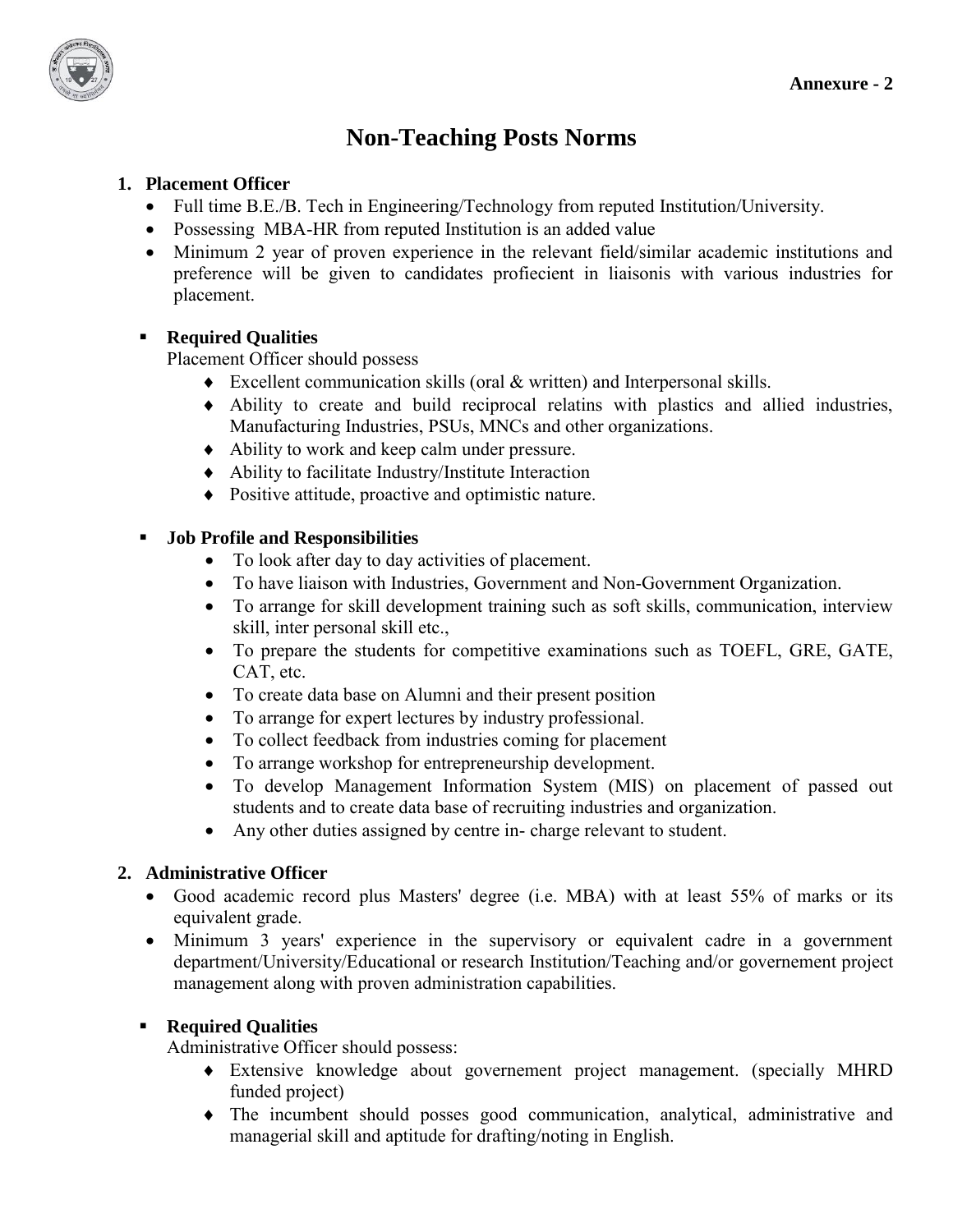

- Should be able to coordinate/liaise with other divisions/departments and participate in discussion with senior functionaries and academicians to express free and frank opinion on the issues.
- Positive attitude, proactive and optimistic nature
- Knowledge about preparing and maintaining Books of Accounts.
- Strong technological literacy
- Well verse with Accounting Software (i.e. Tally ERP latest versions)
- Well verse with Tax deduction policies (TDS, GST etc.)

#### **Job Profile and Responsibilities**

- Maintain and update Institution database.
- Organize a filling system for important and confidential documents.
- Managing office supplies stock and placing order
- Prepare regular reports on expenses and office budgets
- Takes care of students scholarships
- To advise on the matters related with overall administration as and when needed.
- Maintain the faculty member leave records.
- Takes care of HR policies of the Institution.

#### **3. Security Incharge**

Masters' Degree of a recognized University or equivalent.

#### **Required Qualities**

Security Incharge should possess

- Proven experience as security manager or similar position
- Experience using relevant technology and equipment (e.g. CCTV)
- Experience in reporting and emergency response planning
- Excellent knowledge of security protocols and procedures
- Excellent communication and interpersonal skills

#### **Job Profile and Responsibilities**

- Developing and implementing security policies, protocols and procedures
- Train and supervise security officers and guards
- Attend meetings with other managers to determine operational needs
- Plan and coordinate security operations for specific events

#### **4. Stenographer**

- Passed Senior Secondary School (10+2) Examination or its equivalent examination.
- Shorthand speed of 120 words per minute and typing speed of 30 words per minute in Hindi.
- Knowledge of Computers.
- **Required Qualities**

Stenographer should possess

- Excellent communication skills (oral & written)
- Takes dictation in shorthand of correspondence, reports, and other matter.
- ◆ Performs variety of clerical duties
- May perform stenographic duties in professional office and be designated Legal Stenographer; Technical Stenographer
- May work for public stenographic service and be designated Public Stenographer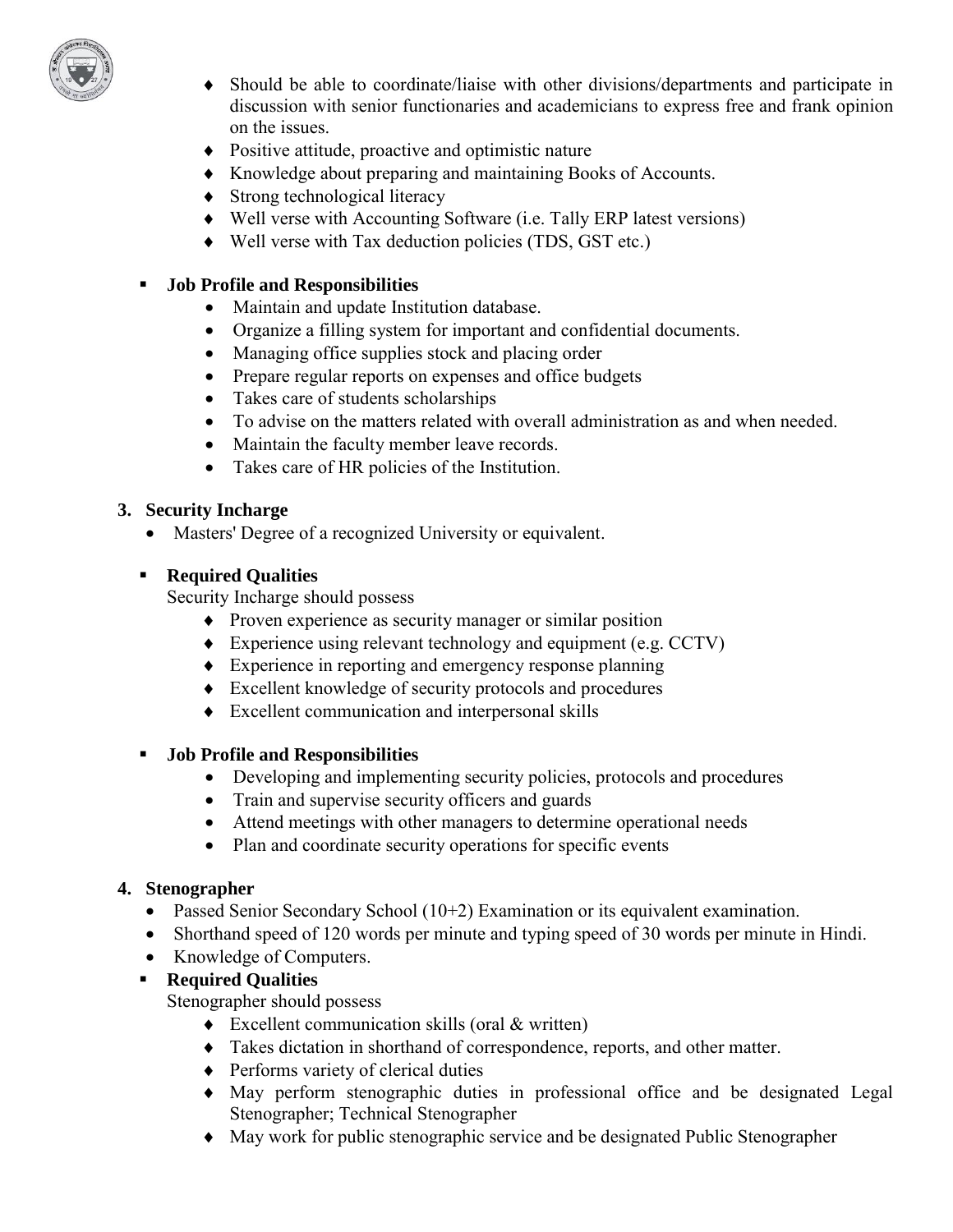

#### **5. Computer Operator**

- Graduation and Certificate/Diploma Course in Computer Applications from recognized Institution or equivalent **Or** CCC from DOEACC
- Knowledge in hadling computer applications.

#### **Required Qualities**

Computer Operator should possess

- ◆ Excellent communication skills (oral & written)
- Maintains confidentiality and protects operations by keeping information confidential.
- Handle maintenance and operation of computer systems
- ◆ Performs variety of clerical duties

#### **6. Lab Assistant**

- Should have passed Senior Secondary  $(10+2)$  or an equivalent examination with Science Subject **OR** Graduate with relevant subject.
- Should have ITI or Diploma in relevant subjects.

## **Required Qualities**

Lab Assistant should possess

- Excellent communication skills (oral & written)
- Conducting and supporting scientific investigations and experiments
- Planning, setting up and undertaking controlled experiments and trials
- Providing technical support
- $\triangle$  Presenting results to senior staff
- Ordering and maintaining stock and resources

#### **7. Electrician**

- Senior Secondary  $(10+2)$  in Science Stream
- ITI or Diploma in relevant trade from a recognized institution with a Certified Electrician License issued by competent authority.
- 01 Year work experience (Diserable)

## **8. Gardener**

- Highschool passed
- 01 Year work experience (Diserable)

#### **9. Plumber**

- Highschool with ITI Diploma in relevant trade
- 01 Year work experience (Diserable)

#### **10. Carpenter**

- Highschool with ITI Diploma in relevant trade
- 01 Year work experience (Diserable)

## **11. Lab Boy**

- Class 8<sup>th</sup> Passed
- 01 Year work experience (Diserable)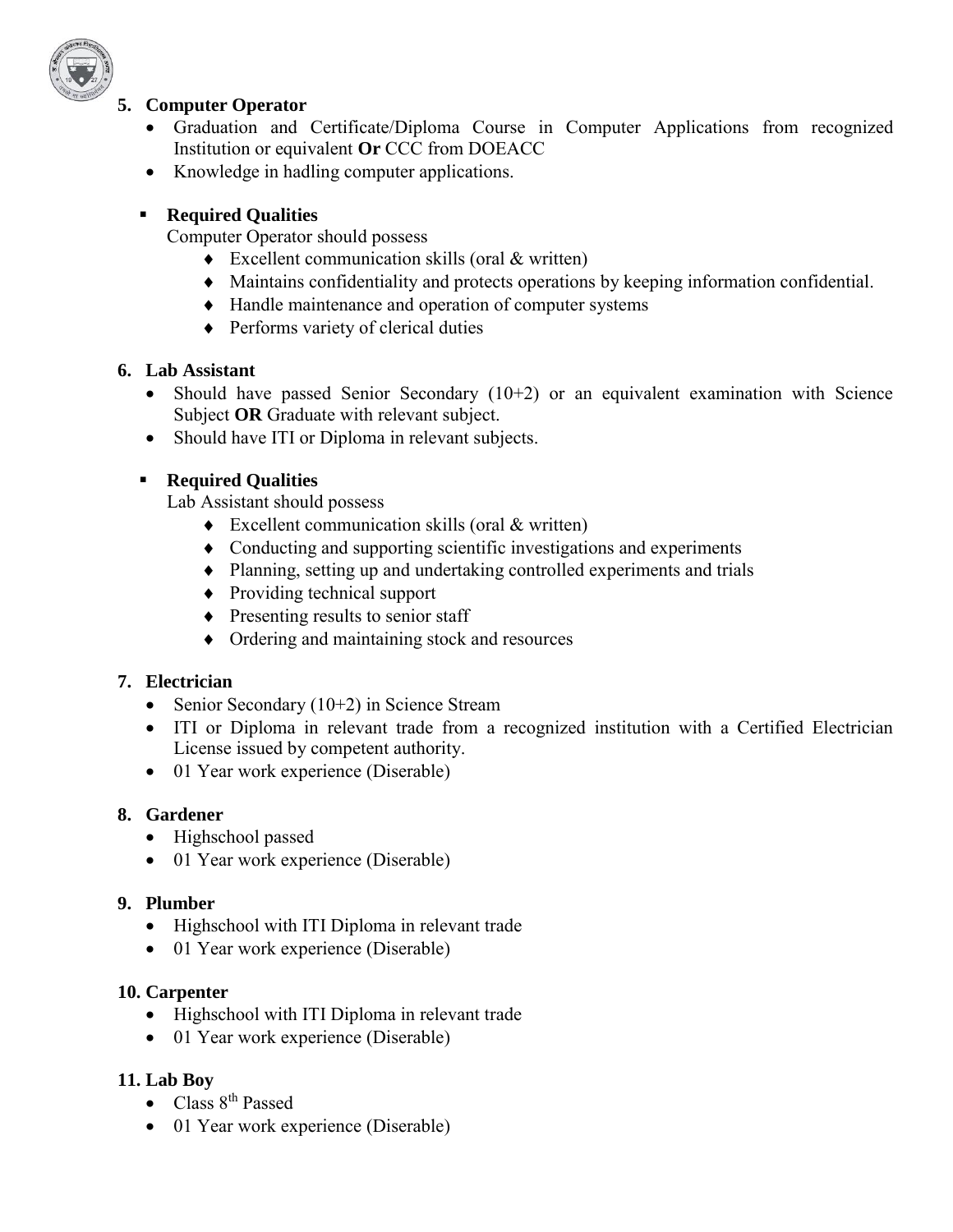

# **12. Peon**

- $\bullet$  Class 10<sup>th</sup> Passed
- 01 Year work experience (Diserable)

# **13. Sweeper**

- Class 5<sup>th</sup> Passed
- $\bullet$  01 Year work experience (Diserable)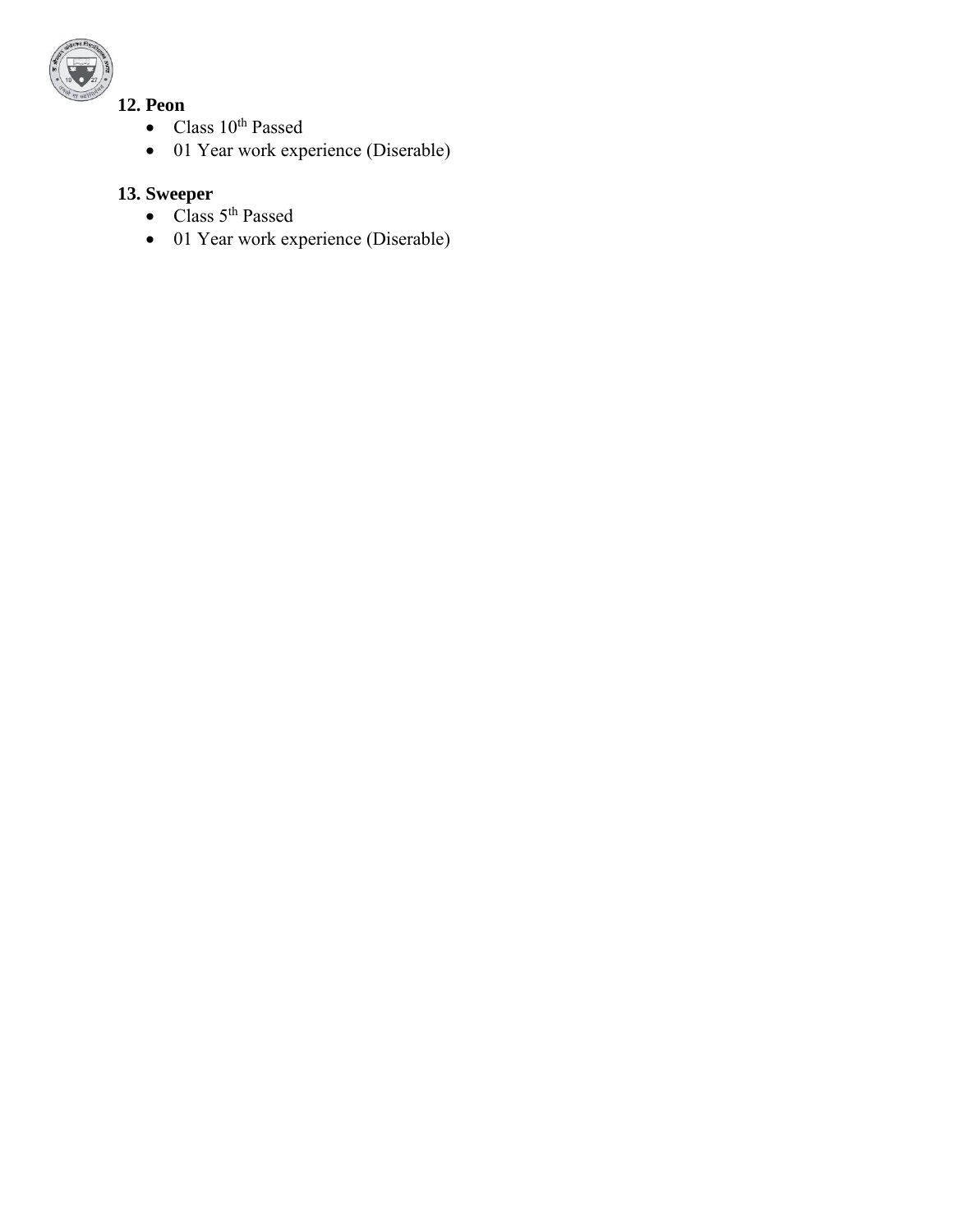

# **Dr. B.R.Ambedkar University, Agra Institute of Engineering & Technology Khandari Campus, Agra**  ---------------------------------------------------------------------------------------------------------------------

# **APPLICATION FORM**

# **Notes:**

- 1. The candidate should fill the Application Form Pen in her/his own hand writing neatly in CAPITAL LETTERS after carefully reading the instructions as laid down in the advertisement. Applications which are incomplete/unsigned will be liable to be rejected without any information.
- 2. Candidate should submit separate Applications Forms if he/she prefers to apply for more than one post.

|    | (Capital Letters)           |  |
|----|-----------------------------|--|
|    |                             |  |
|    |                             |  |
|    |                             |  |
|    |                             |  |
|    |                             |  |
| 8. | Address for Correspondence: |  |
|    |                             |  |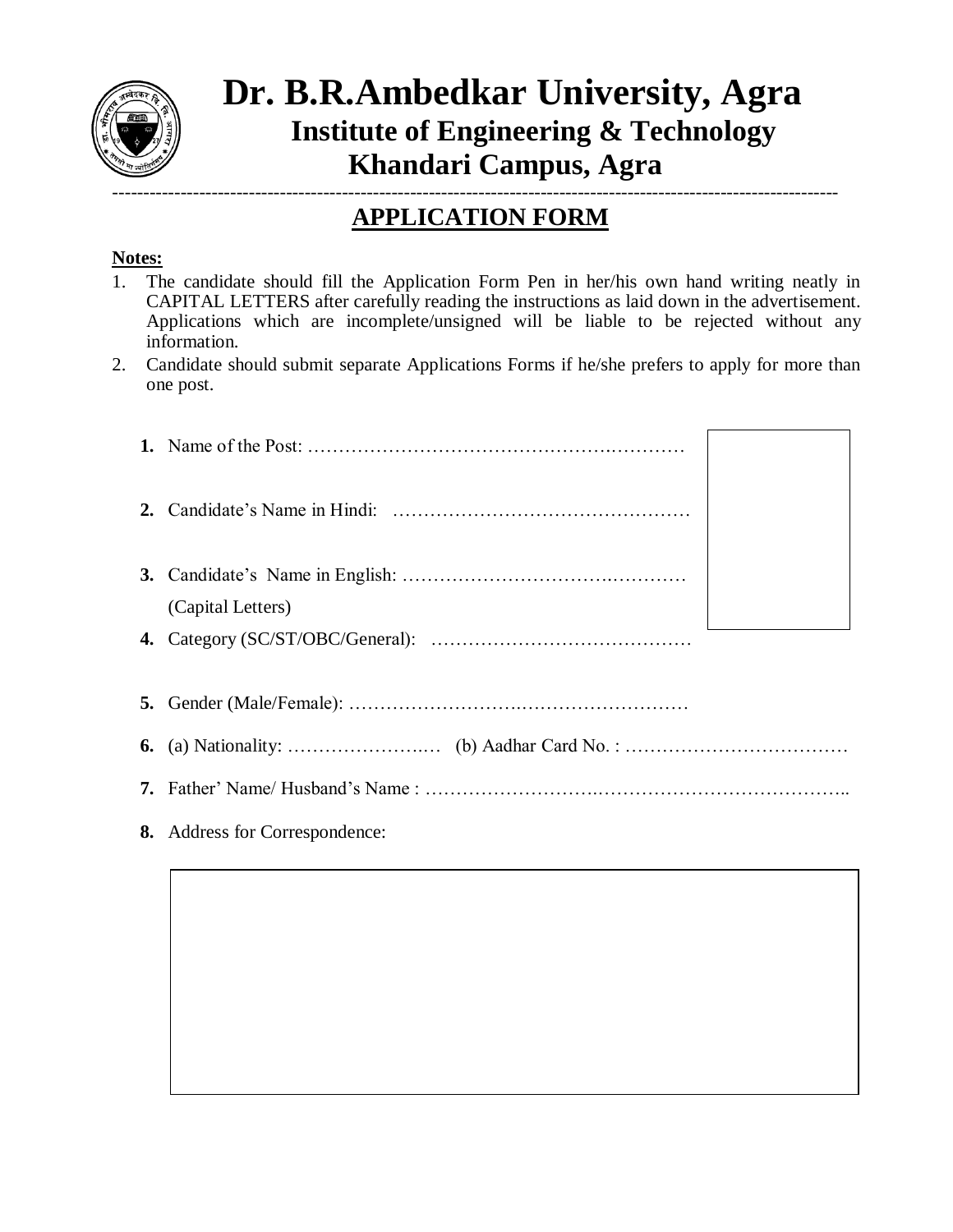**9.** (a) Date of Birth (in figures) : ………………… Age as on closing Date: ………………….. (b)Date of Birth (in Words) : ……………………………………………………………….. **10.** Marital Status (Married/Unmarried) : ……………………………………………………….

#### **11. Academic Qualification (Attach self attested copies of certificates):**

| S.No.                   | <b>Class</b>         | <b>Board/University</b> | Subject | Year of<br><b>Passing</b> | Percentage |
|-------------------------|----------------------|-------------------------|---------|---------------------------|------------|
| $\mathbf{1}$            | <b>High School</b>   |                         |         |                           |            |
| $\overline{2}$          | Intermediate         |                         |         |                           |            |
| $\overline{\mathbf{3}}$ | Undergraduate Degree |                         |         |                           |            |
| $\overline{\mathbf{4}}$ | Post Graduate Degree |                         |         |                           |            |
| $\overline{5}$          | NET/GATE             |                         |         |                           |            |
| 6                       | M.Phil               |                         |         |                           |            |
| $\overline{7}$          | Ph.D.                |                         |         |                           |            |
| $\overline{\mathbf{8}}$ | Title of Ph.D        |                         |         |                           |            |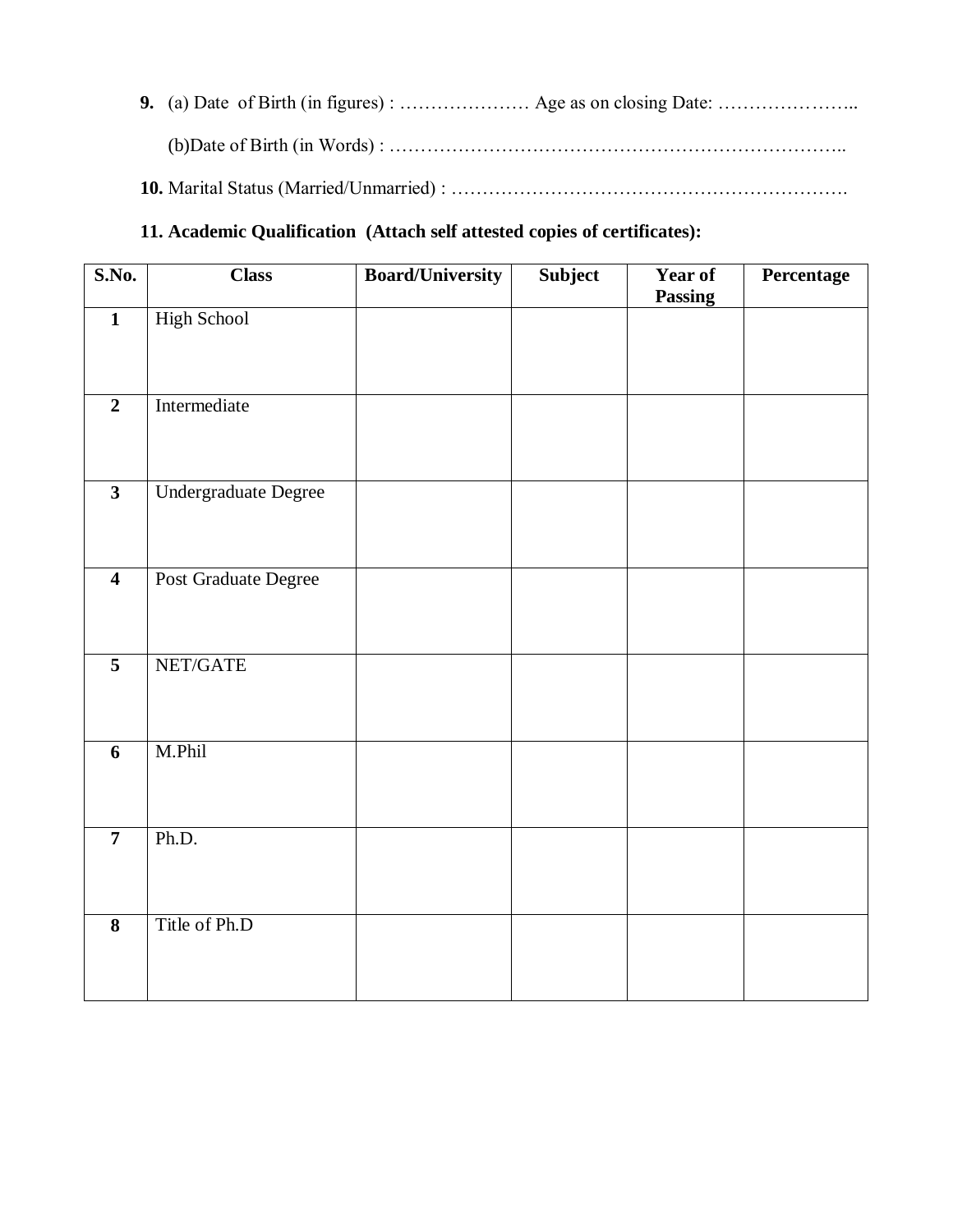# **12. Details of Employment (Only Teaching Experience):**

| Name of the<br><b>School/College</b> |                  | Post<br><b>Held</b> | From                                              | T <sub>o</sub> | <b>Total</b><br>(Years<br>& Months)                                         | Scale of<br>Pay | <b>Total</b><br>monthly<br><b>Emoluments</b>                                                   | Adhoc/<br>Temp/Co<br>Ntract /<br><b>Permanent</b> |
|--------------------------------------|------------------|---------------------|---------------------------------------------------|----------------|-----------------------------------------------------------------------------|-----------------|------------------------------------------------------------------------------------------------|---------------------------------------------------|
|                                      |                  |                     |                                                   |                |                                                                             |                 |                                                                                                |                                                   |
|                                      |                  |                     |                                                   |                |                                                                             |                 |                                                                                                |                                                   |
|                                      |                  |                     |                                                   |                |                                                                             |                 |                                                                                                |                                                   |
|                                      |                  |                     |                                                   |                |                                                                             |                 |                                                                                                |                                                   |
|                                      |                  |                     |                                                   |                |                                                                             |                 |                                                                                                |                                                   |
|                                      |                  |                     |                                                   |                |                                                                             |                 |                                                                                                |                                                   |
|                                      |                  |                     |                                                   |                |                                                                             |                 |                                                                                                |                                                   |
|                                      |                  |                     |                                                   |                |                                                                             |                 |                                                                                                |                                                   |
|                                      |                  |                     |                                                   |                |                                                                             |                 |                                                                                                |                                                   |
|                                      |                  |                     |                                                   |                | 16. Any Other relevant Information (Co-curricular activities etc.):         |                 |                                                                                                |                                                   |
|                                      |                  |                     |                                                   |                |                                                                             |                 |                                                                                                |                                                   |
|                                      |                  |                     |                                                   |                |                                                                             |                 |                                                                                                |                                                   |
|                                      |                  |                     |                                                   |                |                                                                             |                 |                                                                                                |                                                   |
|                                      |                  |                     |                                                   |                |                                                                             |                 |                                                                                                |                                                   |
|                                      | 17. Declaration: |                     |                                                   |                |                                                                             |                 |                                                                                                |                                                   |
| (i)                                  |                  |                     |                                                   |                |                                                                             |                 |                                                                                                |                                                   |
|                                      |                  |                     | belief and have been filled in myown handwriting. |                |                                                                             |                 | made in this application are true, complete and correct to the best of my knowledge and        |                                                   |
| (ii)                                 |                  |                     |                                                   |                |                                                                             |                 | I declare that as per the terms and condition of advertisement I am eligible for the post      |                                                   |
|                                      |                  |                     |                                                   |                |                                                                             |                 | and have acquired all educational/professional qualifications and experience as on the date    |                                                   |
| (iii)                                |                  | of advertisement.   |                                                   |                |                                                                             |                 | I also declare that I shall abide by all the rules and norms prescribed by the University.     |                                                   |
| (iv)                                 |                  |                     |                                                   |                |                                                                             |                 | I understand that in the state of any information being found false or detected incorrect      |                                                   |
|                                      |                  |                     |                                                   |                |                                                                             |                 | or incomplete at any stage come into the notice or any ineligibility being detected before, at |                                                   |
|                                      | <sub>or</sub>    |                     |                                                   |                |                                                                             |                 | after the interview, my candidature/selection/appointment is liable to                         | be                                                |
|                                      |                  |                     | against me by the University.                     |                |                                                                             |                 | cancelled/terminated automatically without any prior notice to me and action can be taken      |                                                   |
| (v)                                  |                  |                     |                                                   |                | The information submitted herein shall be treated as final in respect of my |                 |                                                                                                |                                                   |
|                                      |                  |                     |                                                   |                | Candidature for the post applied for through this application form.         |                 |                                                                                                |                                                   |
|                                      |                  |                     |                                                   |                |                                                                             |                 |                                                                                                |                                                   |
|                                      |                  |                     | PLACE:                                            |                |                                                                             |                 | (Signature of the Candidate)                                                                   |                                                   |

DATE: ………………………...... Name: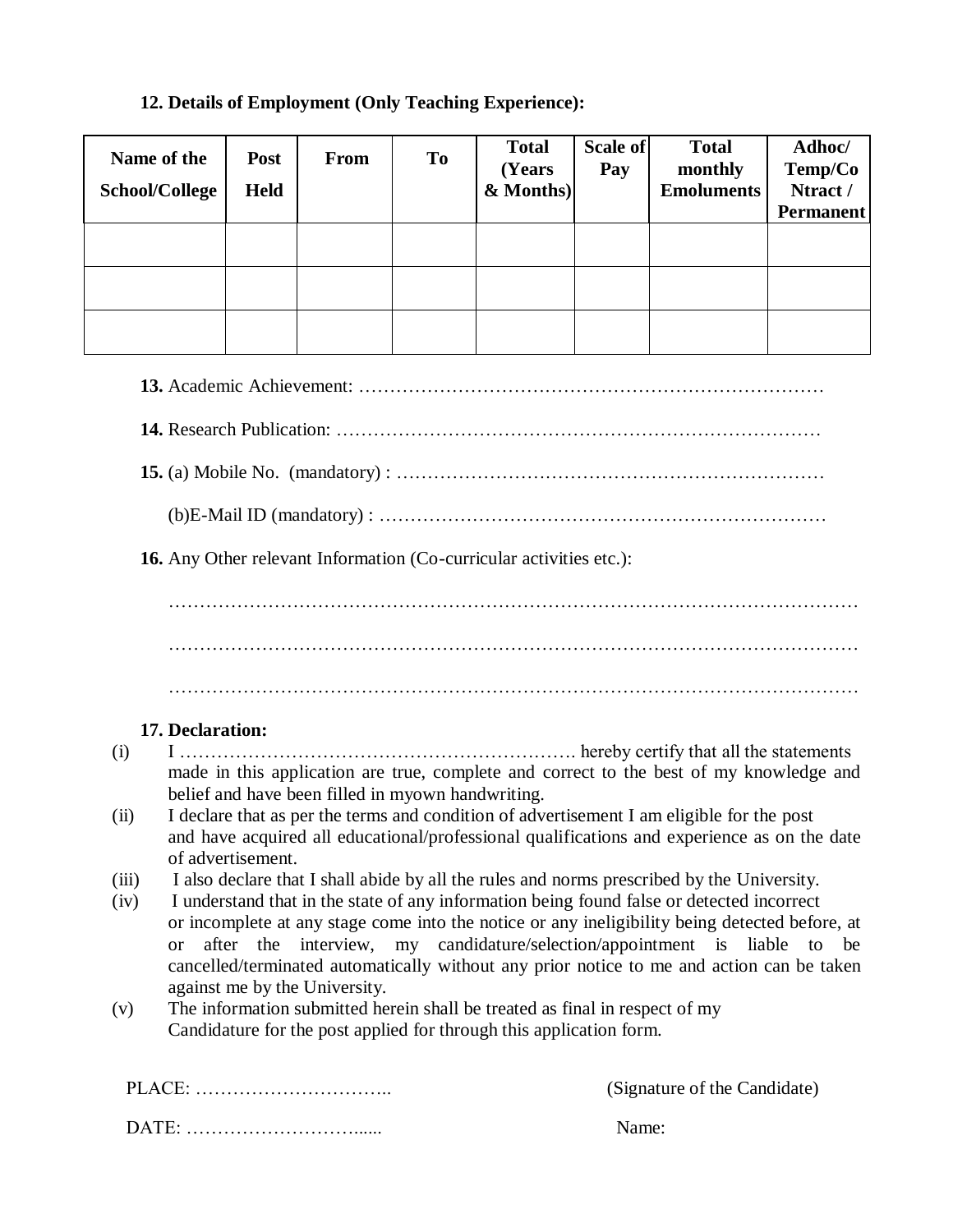

# **Dr Bhimrao Ambedkar University, Agra**

#### Additional API Performa for Professor, Associate Professor & Assistant Professor

#### ACADEMIC PEFORMANCE INDICATORS BASED ON PERFORMANCE BASED APPRAISAL

### SYSTEM TO BE SUBMITTED BY EACH APPLICANT FOR APPOINTMENT

# OF TEACHERS AND OTHER ACADEMIC STAFF

AS PER UGC REGULATIONS, 2010

| Advertisement          |  |
|------------------------|--|
| No./Notification No:   |  |
| Name of the Applicant  |  |
| Date of Birth          |  |
| Post applied for and   |  |
| Subject                |  |
| Name of the Department |  |

#### **SCORES FOR ACADEMIC PERFORMANCE INDICATORS (APIs) IN RECRUITMENTS**

#### **CATEGORY I : TEACHING, LEARNING AND EVALUTION RELATED ACTIVITIES**

**Brief Explanation:** Based on the teacher's self-assessment, API scores are proposed for (a) teaching related activities; (b) domain knowledge; (c) participation in examination and evaluation; (d) contribution to innovative teaching, new courses etc. The minimum API score required by teachers from this category is 75. The selfassessment score should be based on objectively verifiable criteria wherever possible and will be finalized by the screening / selection committee.

| <b>S. No.</b> | <b>Nature of Activity</b>                                                                                                                             | Max.<br><b>Score</b> |        | <b>Self-Assessment Score</b><br>(to be filled by applicant) |          | <b>Verified API Score</b><br>(for official use) |
|---------------|-------------------------------------------------------------------------------------------------------------------------------------------------------|----------------------|--------|-------------------------------------------------------------|----------|-------------------------------------------------|
|               |                                                                                                                                                       |                      | Year I | Year II                                                     | Year III |                                                 |
| 1.            | Lectures, seminars, tutorials,<br>practical, contact hours undertaken as<br>percentage of lectures allocated                                          | 50                   |        |                                                             |          |                                                 |
| 2.            | Lectures or other teaching duties in<br>excess of the UGC norms                                                                                       | 10                   |        |                                                             |          |                                                 |
| 3.            | Preparation and Imparting of<br>knowledge / instruction as per<br>curriculum; syllabus enrichment by<br>providing additional resources to<br>students | 20                   |        |                                                             |          |                                                 |
| 4.            | Use of participatory and innovative<br>teaching-learning methodologies;<br>updating of subject content, course<br>improvement etc                     | 20                   |        |                                                             |          |                                                 |
| 5.            | Examination duties (Invigilation;<br>question paper setting, evaluation /<br>assessment of answer scripts) as per<br>allotment.                       | 25                   |        |                                                             |          |                                                 |
|               | <b>Total Score</b>                                                                                                                                    | 125                  |        |                                                             |          |                                                 |
|               | <b>Minimum API Score Required</b>                                                                                                                     | 75                   |        |                                                             |          |                                                 |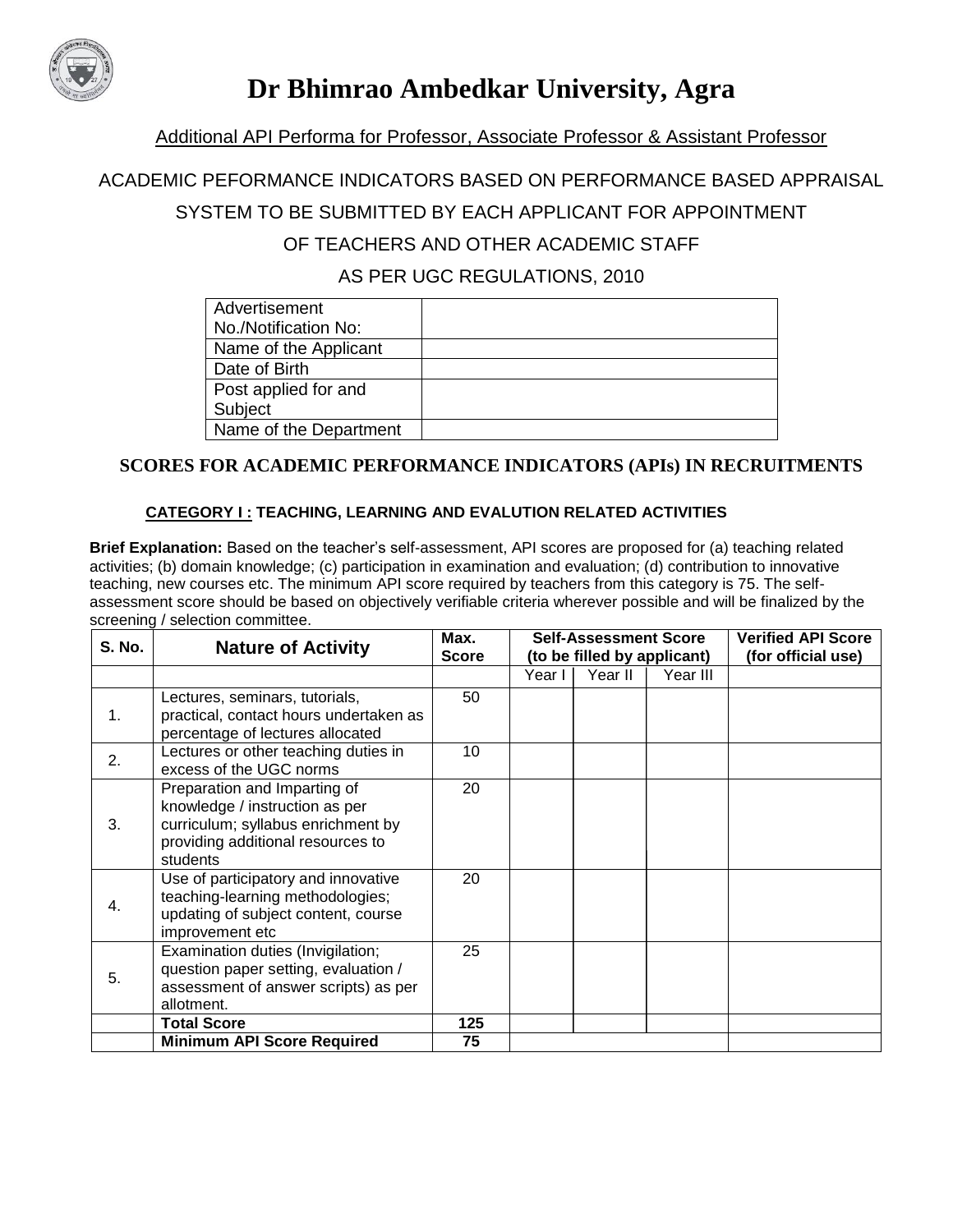

#### **CATEGORY II: CO-CURRICULAR, EXTENSION AND PROFESSIONAL DEVELOPMENT RELATED ACTIVITIES**

**Brief Explanation:** Based on the teacher's self-assessment, API scores are proposed for co-curricular and extension activities; and professional development related contributions. The minimum API required by teachers for eligibility for promotion is 15. A list of items and proposed scores is given below. It will be notices that all teachers can earn scores from a number of items, whereas some activities will be carried out only by one or few teachers. The list of activities is broad enough for the minimum API score required (15) in this category to accrue to all teachers. As before, the self-assessment score should be based on objectively verifiable criteria and will be finalized by the screening / selection committee.

| <b>S. No.</b> | <b>Nature of Activity</b>                                                                                                                                                                                                                               | Max.<br><b>Score</b> | <b>Self-Assessment Score</b><br>(to be filled by applicant) |         |          | <b>Verified API Score</b><br>(for official use) |
|---------------|---------------------------------------------------------------------------------------------------------------------------------------------------------------------------------------------------------------------------------------------------------|----------------------|-------------------------------------------------------------|---------|----------|-------------------------------------------------|
|               |                                                                                                                                                                                                                                                         |                      | Year I                                                      | Year II | Year III |                                                 |
| 1.            | Student related co-curricular,<br>extension and field based activities<br>(such as extension work through<br>NSS/NCC and other channels,<br>cultural activities, subject related<br>events, advisement and counseling)                                  | 20                   |                                                             |         |          |                                                 |
| 2.            | Contribution to corporate life and<br>management of the department and<br>institution through participation in<br>academic and administrative<br>committee and responsibilities.                                                                        | 15                   |                                                             |         |          |                                                 |
| 3.            | Professional Development activities<br>(such as participation in seminars,<br>conferences, short term, training<br>courses, talk, lectures, membership of<br>associations, dissemination and<br>general articles, not covered in<br>Category III below) | 15                   |                                                             |         |          |                                                 |
|               | <b>Minimum API Score Required</b>                                                                                                                                                                                                                       | 15                   |                                                             |         |          |                                                 |

# Supporting documents, wherever required be attached.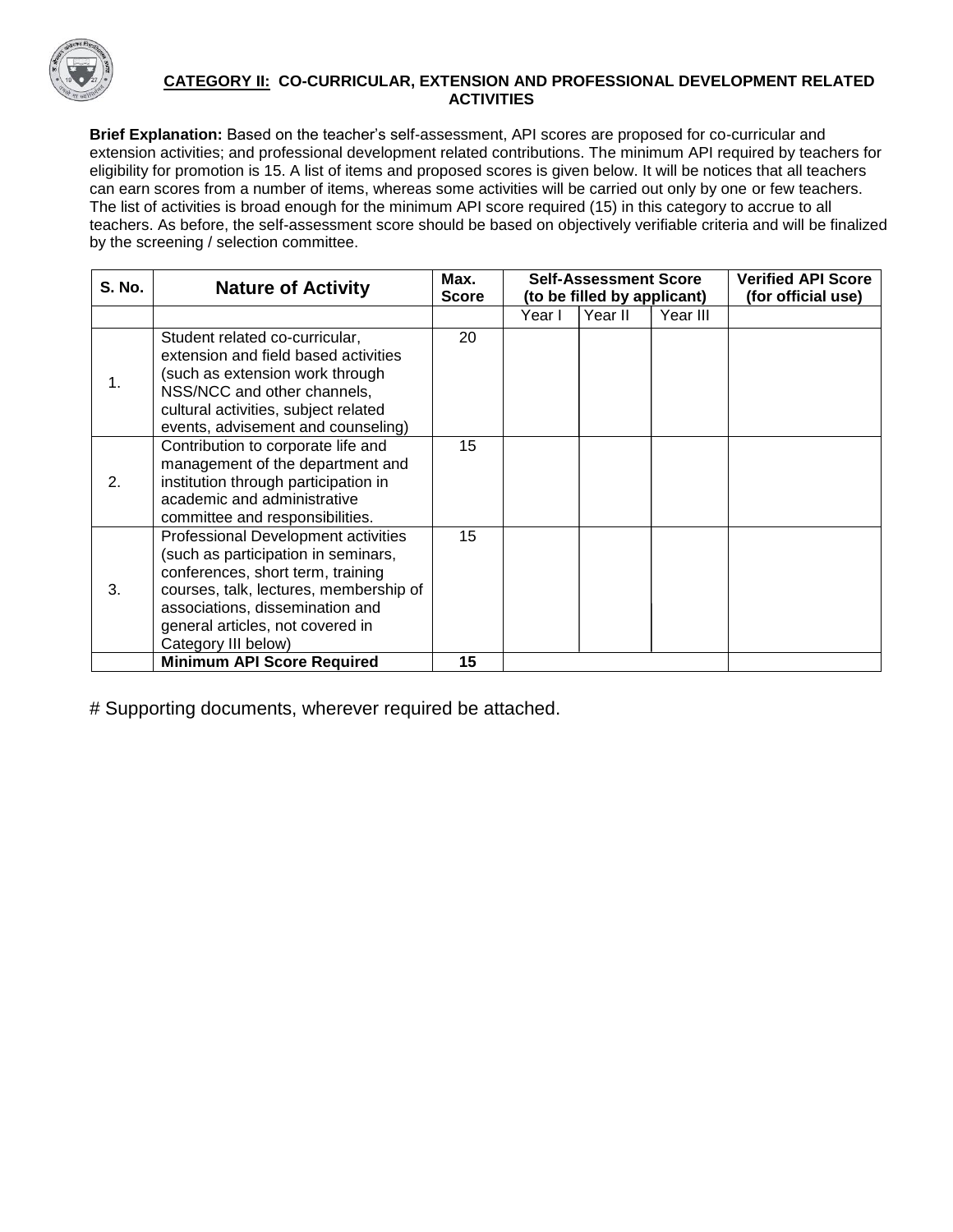

### **Category – III: Research and Academic Contributions**

**Brief Explanation:** Based on the teacher's self-assessment, API scores are proposed for research and academic contributions. The minimum API required from this category is different levels of promotion and between university and colleges. The self-assessment score will be based on verifiable criteria and will be finalized by the screening / selection committee.

| <b>S. No.</b> | <b>APIs</b>             | <b>Engineering /</b>                  | <b>Faculties of</b>                    | Max. points            | Self-          | <b>Verified</b> |
|---------------|-------------------------|---------------------------------------|----------------------------------------|------------------------|----------------|-----------------|
|               |                         | <b>Agriculture/Veterin</b>            | Languages Arts/                        | for University         | <b>Assess-</b> | <b>API</b>      |
|               |                         | ary Sciences /                        | <b>Humanities/Social</b>               | and college            | ment           | <b>Score</b>    |
|               |                         | <b>Sciences / Medical</b>             | <b>Sciences/Library/</b>               | teachers               | <b>Score</b>   | (for            |
|               |                         | <b>Sciences</b>                       | <b>Physical</b>                        | position               | (to be         | official        |
|               |                         |                                       | <b>Education /</b>                     |                        | filled by      | use)            |
|               |                         |                                       | <b>Management</b>                      |                        | applicant)     |                 |
| III A         | Research                | Refereed Journals*                    | Refereed Journals*                     | 15/publication         |                |                 |
|               | Papers<br>Published in: | Non-refereed but                      | Non-refereed but                       | 10/Publication         |                |                 |
|               |                         | recognized and                        | recognized and                         |                        |                |                 |
|               |                         | reputable journals                    | reputable journals                     |                        |                |                 |
|               |                         | and periodicals                       | and periodicals                        |                        |                |                 |
|               |                         | having ISBN/ISSN                      | having ISBN/ISSN                       |                        |                |                 |
|               |                         | numbers.                              | numbers.                               |                        |                |                 |
|               |                         | Conference<br>proceedings as full     | Conference<br>proceedings as full      | 10/Publication         |                |                 |
|               |                         | papers, etc.                          | papers, etc.                           |                        |                |                 |
|               |                         | (Abstracts not to be                  | (Abstracts not to be                   |                        |                |                 |
|               |                         | included)                             | included)                              |                        |                |                 |
| III(B)        | Research                | <b>Text or Reference</b>              | <b>Text or Reference</b>               | $\overline{50}$ / sole |                |                 |
|               | <b>Publications</b>     | Books Published by                    | Books Published by                     | author;                |                |                 |
|               | (books,                 | International                         | International                          | 10 / chapter in        |                |                 |
|               | chapters in             | Publishers with an                    | Publishers with an                     | an edited book         |                |                 |
|               | books, other            | established peer                      | established peer                       |                        |                |                 |
|               | than refereed           | review system.                        | review system.                         |                        |                |                 |
|               | journalarticles         |                                       |                                        |                        |                |                 |
|               |                         | Subjects Books by                     | Subjects Books by                      | $25/$ sole             |                |                 |
|               |                         | National level                        | National level                         | author, and 5 /        |                |                 |
|               |                         | publishers/State and                  | publishers/State                       | chapter in             |                |                 |
|               |                         | Central Govt.<br>Publications with    | and Central Govt.<br>Publications with | edited book            |                |                 |
|               |                         | <b>ISBN/ISSN numbers</b>              | <b>ISBN/ISSN</b>                       |                        |                |                 |
|               |                         |                                       | numbers.                               |                        |                |                 |
|               |                         |                                       |                                        |                        |                |                 |
|               |                         | Subject Books by                      | Subject Books by                       | $15/$ sole             |                |                 |
|               |                         | other local                           | other local                            | author, and 3/         |                |                 |
|               |                         | publishers with                       | publishers with                        | chapter in             |                |                 |
|               |                         | <b>ISBN/ISSN</b>                      | <b>ISBN/ISSN</b>                       | edited book            |                |                 |
|               |                         | numbers.                              | numbers.                               |                        |                |                 |
|               |                         | Chapters                              | Chapters                               |                        |                |                 |
|               |                         | contributed to edited                 | contributed to                         | 10 / Chapter           |                |                 |
|               |                         | knowledge based                       | edited knowledge                       |                        |                |                 |
|               |                         | volumes published<br>by International | based volumes<br>published by          |                        |                |                 |
|               |                         | <b>Publishers</b>                     | International                          |                        |                |                 |
|               |                         |                                       | Publishers                             |                        |                |                 |
|               |                         | Chapters in                           | Chapters in                            |                        |                |                 |
|               |                         | knowledge based                       | knowledge based                        | 5 / Chapter            |                |                 |
|               |                         | volumes by                            | volumes by                             |                        |                |                 |
|               |                         | Indian/National level                 | Indian/National                        |                        |                |                 |
|               |                         | publishers with                       | level publishers                       |                        |                |                 |
|               |                         | <b>ISBN/ISSN numbers</b>              | with ISBN/ISSN                         |                        |                |                 |
|               |                         | and with numbers of                   | numbers and with                       |                        |                |                 |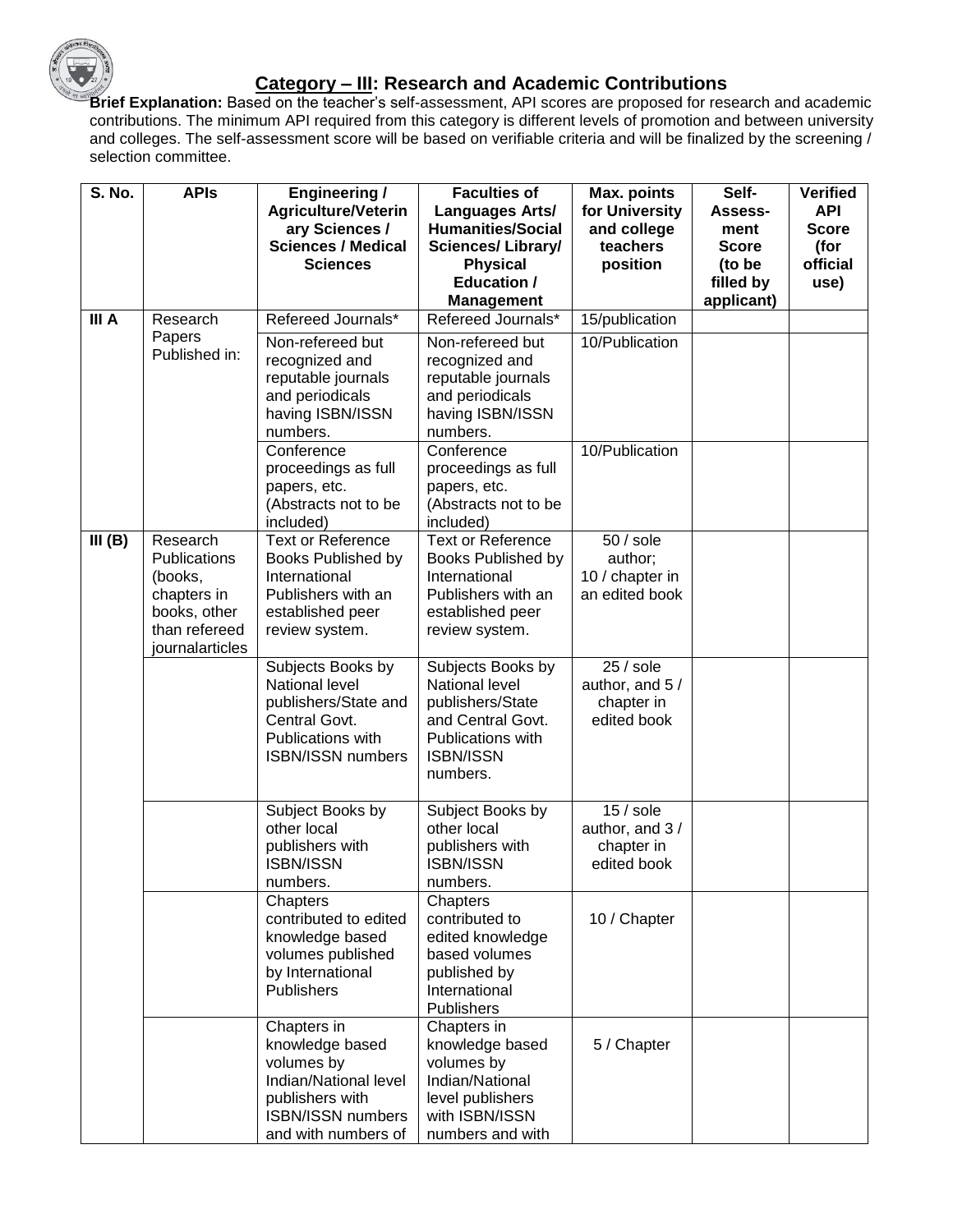|                 |                           | national and                                                   | numbers of national                |                                       |  |
|-----------------|---------------------------|----------------------------------------------------------------|------------------------------------|---------------------------------------|--|
|                 |                           | international                                                  | and international                  |                                       |  |
|                 |                           | directories.                                                   | directories.                       |                                       |  |
| III (C)         | <b>Research Projects</b>  |                                                                |                                    |                                       |  |
| III(G)          | Sponsored                 | (a) Major Projects                                             | Major Projects                     | $20/$ each                            |  |
| (i)             | Projects<br>carried out / | amount mobilized                                               | amount mobilized                   | Project                               |  |
|                 | ongoing                   | with grants above<br>Rs. 30.0 lakhs                            | with grants above<br>Rs. 5.0 lakhs |                                       |  |
|                 |                           | (b) Major Projects                                             | Major Projects                     | $15/$ each                            |  |
|                 |                           | Amount mobilized                                               | Amount mobilized                   | project                               |  |
|                 |                           | with minimum of Rs                                             | with minimum of                    |                                       |  |
|                 |                           | 5.00 lakhs up to Rs.                                           | Rs. 3.00 lakhs up                  |                                       |  |
|                 |                           | 30.00 lakhs                                                    | to Rs. 5.00 lakhs                  |                                       |  |
|                 |                           | (c) Minor Projects                                             | <b>Minor Projects</b>              | $10/$ each                            |  |
|                 |                           | (Amount mobilized                                              | (Amount mobilized                  | project                               |  |
|                 |                           | with grants above                                              | with grants above                  |                                       |  |
|                 |                           | Rs. 50,000 up to Rs.                                           | Rs. 25,000 up to                   |                                       |  |
|                 |                           | 5 lakh)<br>Amount mobilized                                    | Rs. 3 lakh)<br>Amount mobilized    |                                       |  |
| III (C)<br>(ii) | Consultancy<br>Projects   | with minimum of                                                | with minimum of                    | 10 per every<br><b>Rs. 10.0 lakhs</b> |  |
|                 | carried out /             | <b>Rs.10.00 lakhs</b>                                          | Rs. 2.00 lakhs                     | and Rs. 2.0                           |  |
|                 | ongoing                   |                                                                |                                    | lakhs, for                            |  |
|                 |                           |                                                                |                                    | Science and                           |  |
|                 |                           |                                                                |                                    | social                                |  |
|                 |                           |                                                                |                                    | sciences                              |  |
|                 |                           |                                                                |                                    | respectively                          |  |
| III (C)         | Completed                 | Completed project                                              | Completed project                  | $20/$ each                            |  |
| (iii)           | projects                  | report (Accepted by                                            | report (Accepted                   | major project                         |  |
|                 | Quality                   | funding agency)                                                | by funding agency)                 | and 10 / each                         |  |
|                 | Evaluation                |                                                                | <b>Major Policy</b>                | minor project<br>$30/$ each           |  |
| III(G)<br>(iv)  | Projects<br>Outcome /     | Patent /Technology<br>transfer/ Product/                       | document of Govt.                  | national level                        |  |
|                 | Outputs                   | Process                                                        | <b>Bodies at Central</b>           | output or                             |  |
|                 |                           |                                                                | and State level                    | patent/ and 50                        |  |
|                 |                           |                                                                |                                    | / each for                            |  |
|                 |                           |                                                                |                                    | International                         |  |
|                 |                           |                                                                |                                    | level                                 |  |
| III(D)          | <b>RESEARCH GUIDANCE</b>  |                                                                |                                    |                                       |  |
| III(D)          | M. Phil.                  | Degree awarded                                                 | Degree awarded                     | $3/$ each                             |  |
| (i)             |                           | only                                                           | only                               | candidate                             |  |
| III(D)          | Ph. D.                    | Degree awarded                                                 | Degree awarded                     | $10/$ each                            |  |
| (ii)            |                           | Thesis submitted                                               | Thesis submitted                   | candidate<br>7 / each                 |  |
|                 |                           |                                                                |                                    | candidate                             |  |
| III(E)          |                           | <b>TRAINING COURSES AND CONFERENCE/SEMINAR/WORKSHOP PAPERS</b> |                                    |                                       |  |
| III(E)          |                           | (a) Not less than two                                          | (a) Not less than                  | $20/$ each                            |  |
| (i)             | Refresher                 | weeks duration                                                 | two weeks duration                 |                                       |  |
|                 | courses,                  |                                                                |                                    |                                       |  |
|                 | Research                  |                                                                |                                    |                                       |  |

**CARTE Fire**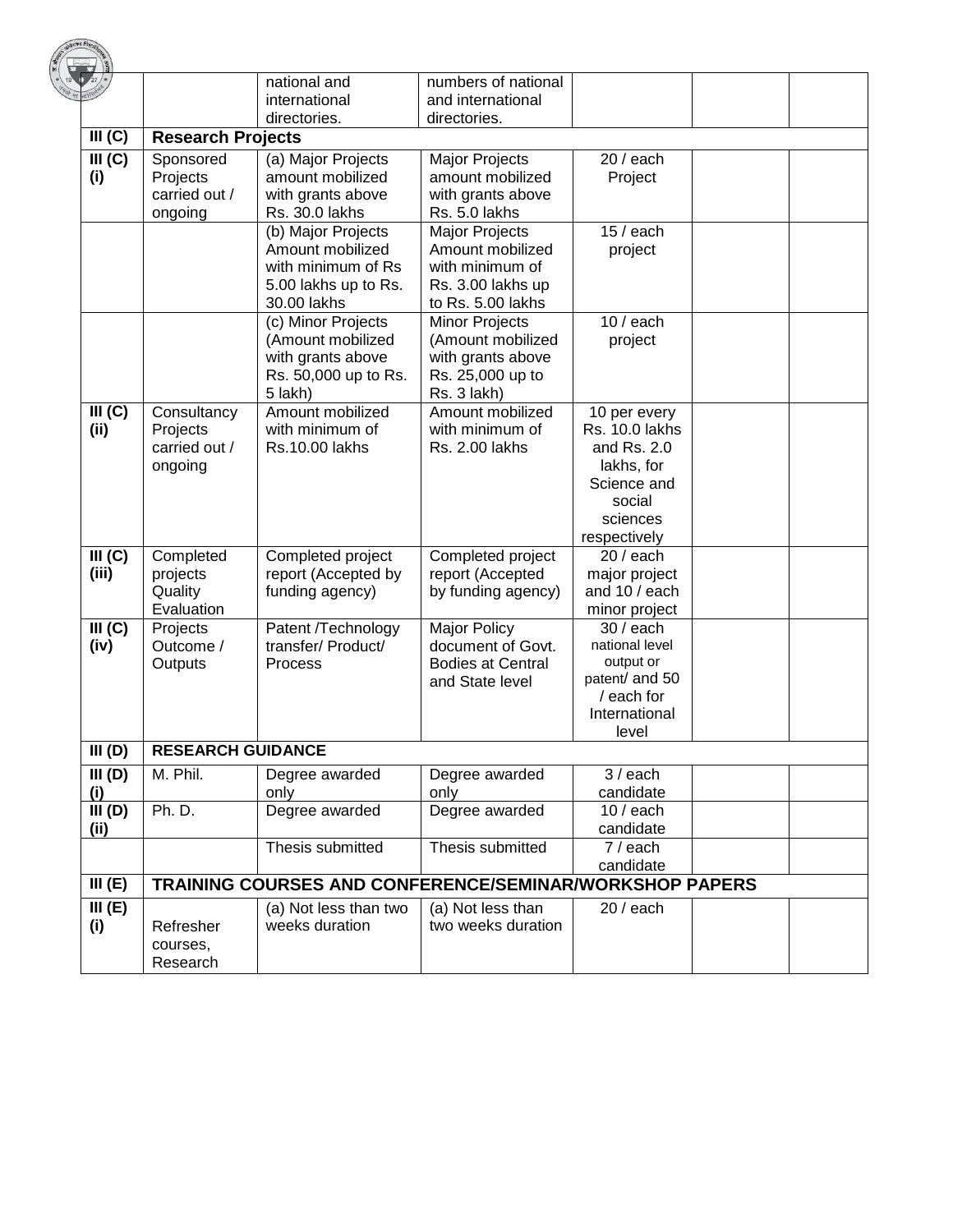|        | methodology                   | (b) One week          | (b) One week                 | 10/each     |  |
|--------|-------------------------------|-----------------------|------------------------------|-------------|--|
|        | workshops,                    | duration              | duration                     |             |  |
|        | training,                     |                       |                              |             |  |
|        | teaching-                     |                       |                              |             |  |
|        | learning-                     |                       |                              |             |  |
|        | evaluation                    |                       |                              |             |  |
|        | technology                    |                       |                              |             |  |
|        |                               |                       |                              |             |  |
|        | programmes,<br>soft<br>skills |                       |                              |             |  |
|        |                               |                       |                              |             |  |
|        | development                   |                       |                              |             |  |
|        | faculty<br>and                |                       |                              |             |  |
|        | development                   |                       |                              |             |  |
|        | programmes                    |                       |                              |             |  |
|        | etc.                          |                       |                              |             |  |
|        | (Maximum of                   |                       |                              |             |  |
|        | 30 Points)                    |                       |                              |             |  |
|        |                               |                       |                              |             |  |
| III(E) | Papers<br>in                  | Participation and     | Participation and            |             |  |
| (ii)   | Conference/                   | Presentation of       | Presentation of              |             |  |
|        | Seminars/                     | research papers       | research papers              |             |  |
|        | workshops                     | (oral/poster) in      | (oral/poster) in             |             |  |
|        | etc.**                        |                       |                              |             |  |
|        |                               | (a) International     | (a) International            | $10/$ each  |  |
|        |                               | Conference            | Conference                   |             |  |
|        |                               |                       |                              |             |  |
|        |                               | (b) National          | (b) National                 | $7.5/$ each |  |
|        |                               |                       |                              |             |  |
|        |                               | (c) Regional and      | (c)Regional and              | $5/$ each   |  |
|        |                               | <b>State Level</b>    | <b>State Level</b>           |             |  |
|        |                               |                       |                              | 3/each      |  |
|        |                               | (d) Local-University/ | (d) Local-                   |             |  |
|        |                               | College level         | University/ College<br>level |             |  |
| III(E) |                               | (a) International     | (a) International            | 10/each     |  |
|        | Invited                       |                       |                              |             |  |
| (iv)   | <b>lectures</b><br><b>or</b>  |                       |                              |             |  |
|        | presentations                 |                       |                              |             |  |
|        | for                           |                       |                              |             |  |
|        | conference/                   |                       |                              |             |  |
|        | symposia                      |                       |                              |             |  |
|        |                               | (b) National level    | (b) National level           | 5/each      |  |
|        |                               |                       |                              |             |  |

**\*** Wherever relevant to any specific discipline, the API score for paper in refereed journal would be augmented as follows: (i) indexed journals – by 5 points; (ii) papers with impact factor between 1 and 2 by 10 points; (iii) papers with impact factor between 2 and 5 by 15 points; (iv) papers with impact factor between 5 and 10 by 25 points.

**\*\*** If a paper presented in Conference/Seminar is published in the form of Proceedings, the points would accrue for the publication (III (a)) and not under presentation (III (e)(ii)).

**Note:** The API for joint publications will have to be calculated in the following manner: Of the total score for the relevant category of publication by the concerned teacher, the first/Principal author and the corresponding author/supervisor/mentor of the teacher would share equally 60% of the total points and the remaining 40% would be shared equally by all other authors.

# Supporting documents, wherever required must be produced to IQAC.

(Signature of Applicant)